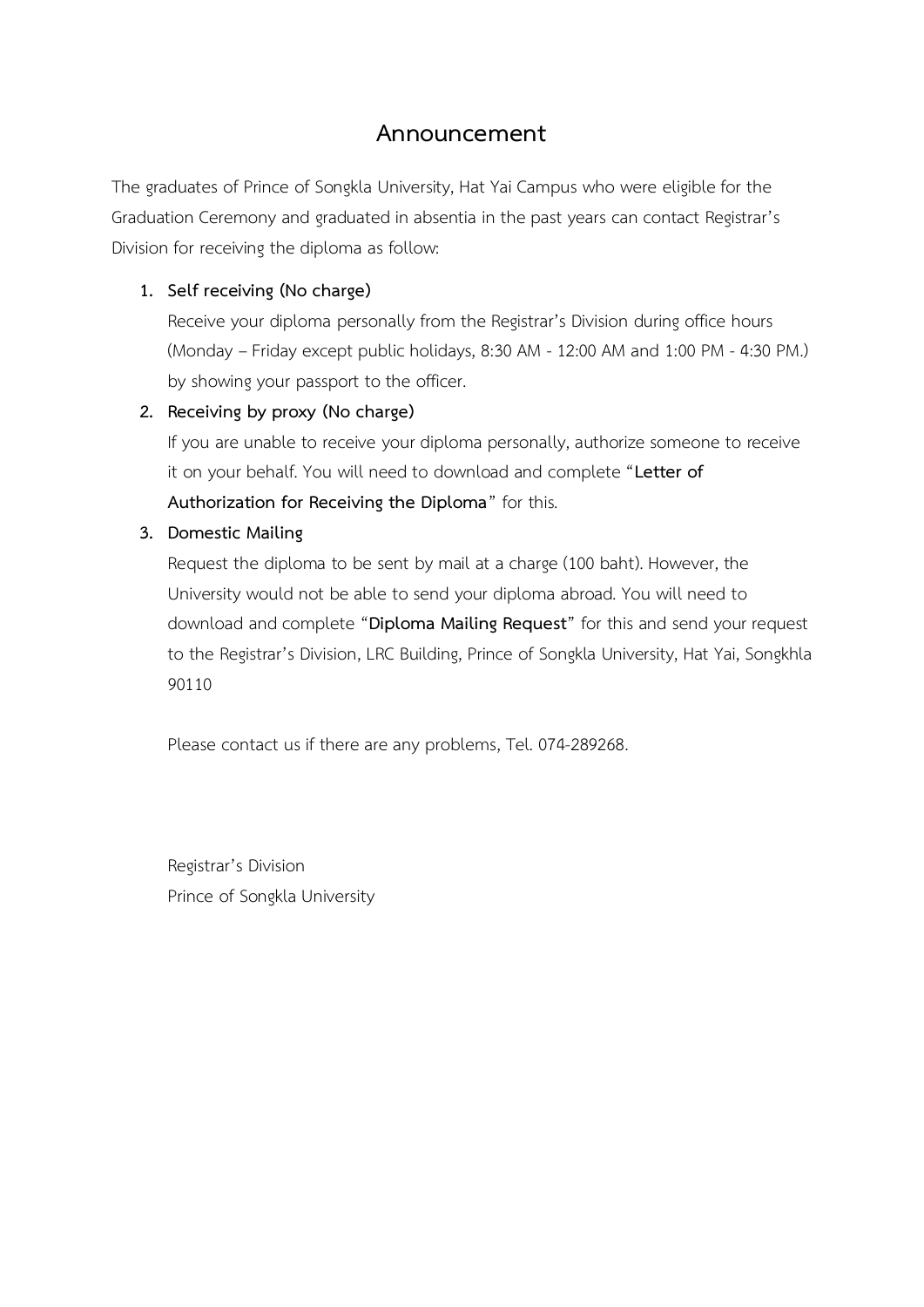

## **กองทะเบียนและประมวลผล มหาวิทยาลัยสงขลานครินทร์**

**Registrar's Division, Prince of Songkla University**

## **ค าร้องขอรับปริญญาบัตรทางไปรษณีย์ Diploma Mailing Request**

เรียน ผู้อำนวยการกองทะเบียนและประมวลผล/Dear Director of Registrar's Division **ข้าพเจ้า**...................................................................................... **รหัสนักศึกษา**........................... I, Given name/Family name (in block letters) Student ID **ส าเร็จการศึกษาจากคณะ** .................................................................................................................................. graduated from the faculty of **ระดับ ปริญญาตรี ปริญญาโท ปริญญาเอก**  with a Bachelor's degree Master's degree Doctor's degree **E-mail** ………………………………………...........………….. **เบอร์โทรศัพท์ที่ติดต่อได้สะดวก** ……………………………… mobile phone number **ขอรับปริญญาบัตรทางไปรษณีย์โดยขอให้มหาวิทยาลัยจัดส่งปริญญาบัตรไปที่** require the diploma to be mailed, please mail my diploma to

**ที่อยู่** ………………………………………………………………………………………………………………………………… Address …………………………………………………………………………………………………………………………………

### **จึงเรียนมาเพื่อโปรดพิจารณา**

For your consideration

**ลงชื่อ**/Signature ...............................................

**วันที่**/Date / /

**หมายเหตุ**: 1. ผู้ขอต้องแนบส ำเนำบัตรประจ ำตัวประชำชน หรือ ส ำเนำหนังสือเดินทำง พร้อมลงชื่อ **Remark** รับรองสำเนาถูกต้อง มาพร้อมคำร้อง (Requester must attach a signed copy of identification card or passport.) 2. ค่ำธรรมเนียมจัดส่ง 100 บำท (100 baht for a charge). 3. จัดส่งในประเทศเท่ำนั้น (Mailing service for domestic only).